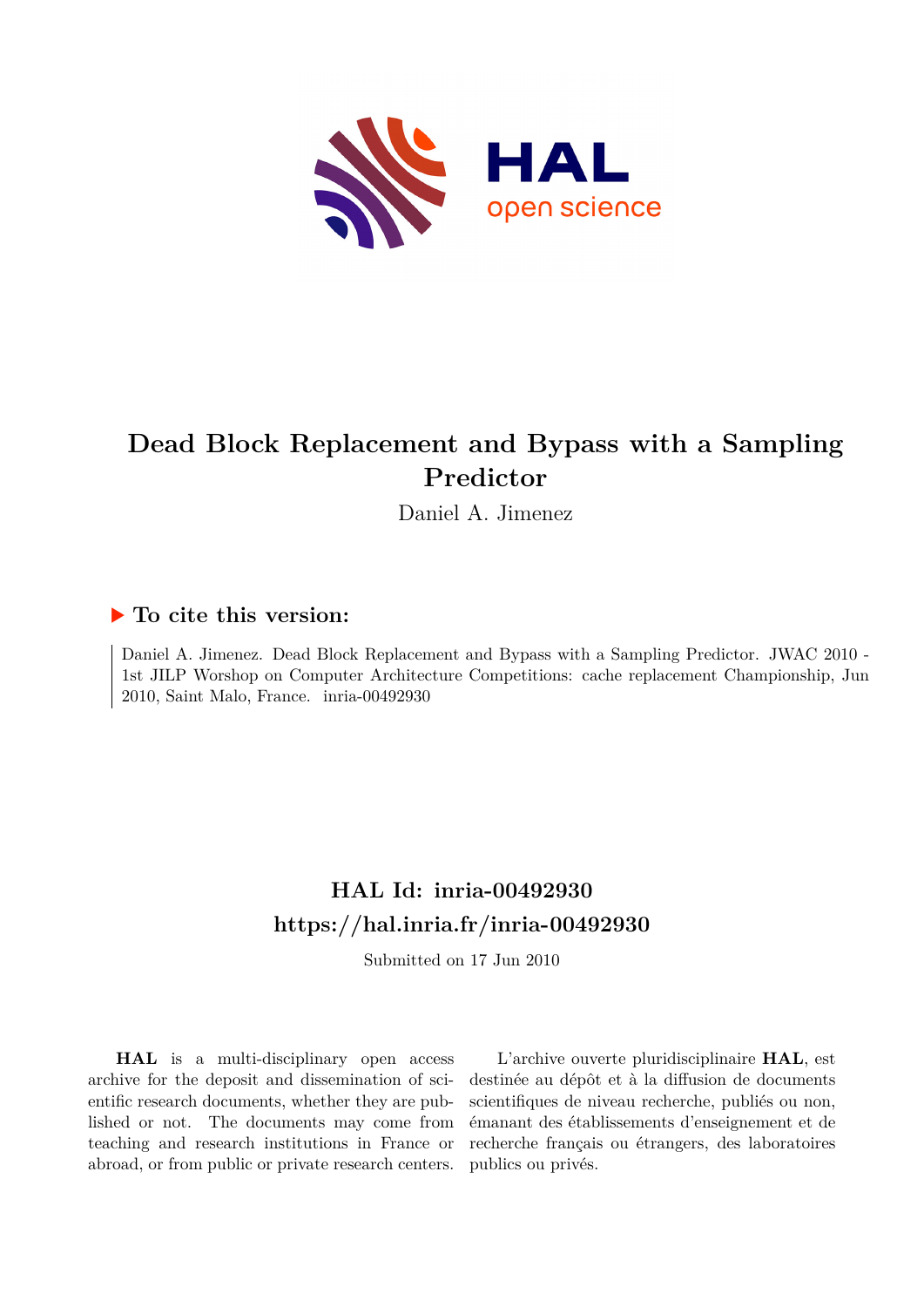## Dead Block Replacement and Bypass with a Sampling Predictor

Daniel A. Jiménez Department of Computer Science The University of Texas at San Antonio

## **Abstract**

*We present a cache replacement and bypass policy driven by dead block prediction. A block is considered dead is it will be replaced before it will be used again. If dead blocks can be identified, then they can be replaced early. If a block is predicted to be "dead on arrival," i.e., it will not be accessed again after it is placed in the cache, then it can bypass the cache. The predictor is based on one simple observation: if a block becomes dead after being touched by a particular instruction, then other blocks touched by that instruction are also likely to become dead.*

*Ideally, we would track the tendency of blocks to become dead for every instruction accessing the cache. However, to fit within a realistic hardware budget, we sample only a few sets from the cache. This paper describes our sampling dead block predictor and the techniques used to make it fit within the allow hardware budget for the cache replacement contest.*

## **1 Introduction**

Our into the 1st JILP Cache Replacement Championship Competition is based on *sampling dead block prediction*. A block is considered *dead* between its last access and its eviction. A *dead block predictor* attempts to determine whether a block is dead.

## **2 The Basic Idea**

The basic idea of our cache replacement and bypass technique can be summarized as:

- Track the tendency of blocks to become dead after being accessed by particular instructions.
- Predict a block dead if the instruction accessing it often leads to blocks becoming dead. The prediction is stored as one bit of meta-data per cache block.
- When a victim block is needed, choose a predicted dead block before falling back to the default leastrecently-used (LRU) policy.
- Do not place a predicted dead block into the cache, i.e., predicted dead blocks bypass the cache.

## **3 Related Work**

Lai *et al.* [4] observed that, if a given sequence of accesses to a given cache block leads to the death (i.e. last access) of the block, then that same sequence of accesses to a different block is likely to lead to the death of that block. Dead block predictors that exploit this idea are called *trace based predictors* [5]. Dead blocks can also be predicted depending on how many times a block has been accessed. Kharbutli and Solihin propose counting based predictors for the L2 cache [3].

#### **3.1 Differences from Previous Work**

Trace based predictors rely on consistent sequences of addresses leading to block death, somewhat the same way that correlating branch predictors rely on sequences of previous branch outcomes leading to a particular current branch outcome [9]. The intuition is that natural program behavior leads to regular, predictable sequences of accesses to blocks, ending in the last use of a block.

However, for the CRC contest, regular sequences of block accesses are not seen by the last-level cache (LLC) as they are filtered by a relatively large L2 cache. Thus, it makes more sense to use only one instruction address to predict whether a block is dead. This is analogous to bimodal or "Smith" branch predictors tracking the bias of a branch without regard to other branches [8].

The contest only allows eight bits of extra state per cache block, which is not enough to keep trace or counting information for each block. Thus, we use a small number of *sampler sets* that abstract program behavior over the entire cache. This precludes the use of counting-based predictors that need to keep timing information with cache blocks, but allows for a sampling trace-based predictor.

## **4 Structures and Algorithm**

#### **4.1 Sampler Sets**

We choose certain sets as sampler sets. For these sets, we store additional meta-data in a separate structure we call the *sampler*. For each block in each sampler set of the sampler, we keep the following information: 1) A partial tag, consisting of the lower order bits of the real tag for this block, 2) A *trace*, giving lower order bits of the address of the last instruction to access this block, 3) A one-bit prediction, where "true" means the block is predicted dead, 4) An LRU stack position for this block, and 5) A valid bit.

Each time a block from a sampler set is accessed, the corresponding sampler set is updated. Sampler set entries are replaced with a dead block replacement policy backed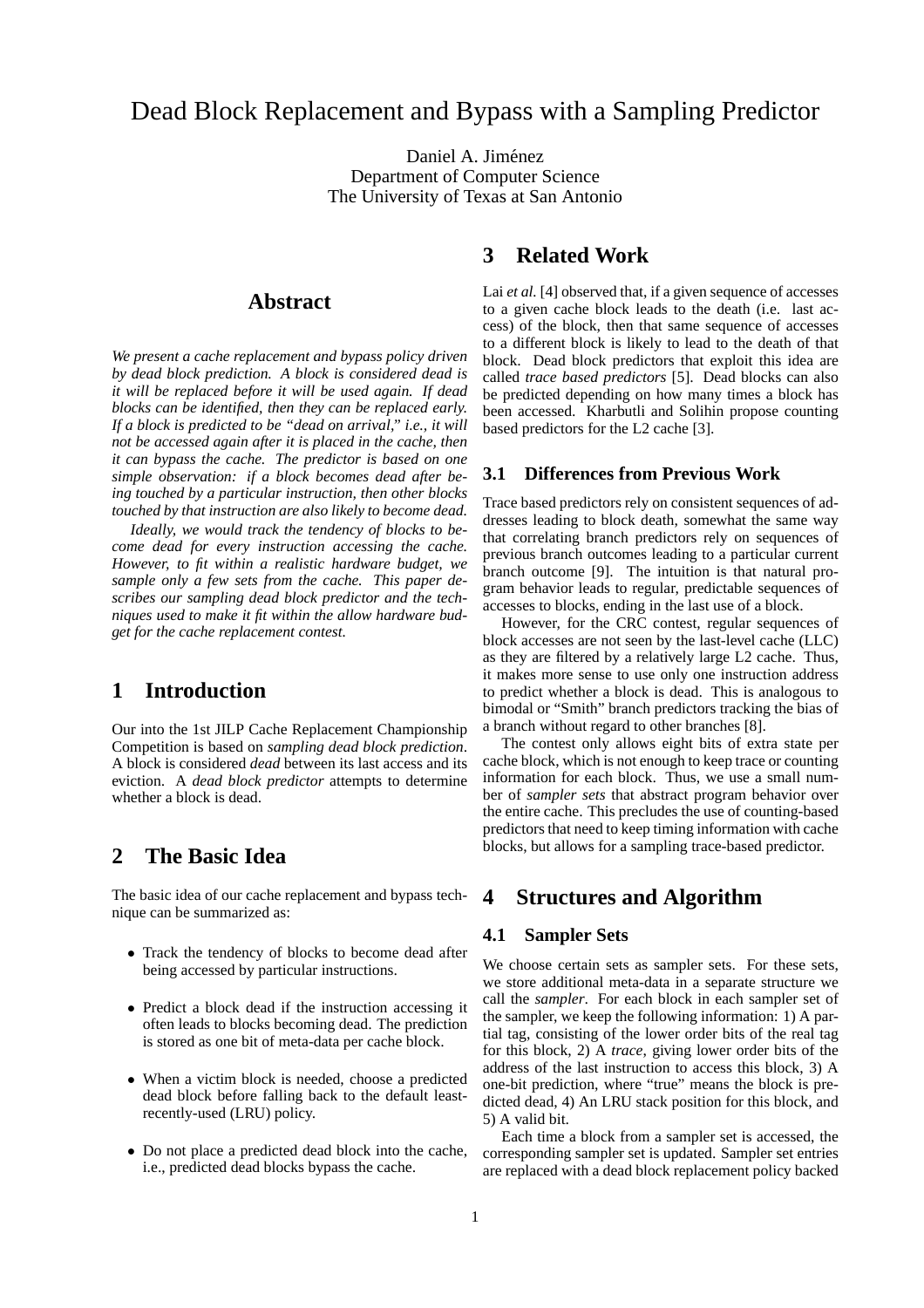with a default LRU replacement policy. The LRU policy is implemented the same was as the default LRU policy provided by the organizers: each sampler set entry keeps track of its position in the LRU stack.

Sampler sets are distributed uniformly across the cache. The sampler has lower associativity than the LLC to allow for early discovery of dead blocks. Note that the blocks tracked by the sampler may or may not be the same blocks in the corresponding cache sets.

### **4.2 The Prediction Table(s)**

#### **4.2.1 One Table**

Prediction is done using a table of saturating counters. The trace of a block is used to index the table. When a block in the sampler is evicted, the corresponding table entry is incremented. When a block in the sampler is used, the corresponding entry is decremented. When any block in the cache is accessed, the trace is computed (but not stored) and used to index the table. If the corresponding counter meets a certain threshold, then the block is predicted dead. When a block might be placed in the cache, the trace is computed and used to access the predictor table. If the block is predicted dead, then it is bypasses the cache.

#### **4.2.2 Multiple Tables**

To increase predictor accuracy, we use more than one table. A different hash function of the trace is used to form an index into each table. This idea is inspired by skewed caches and skewed branch predictors [7, 6]. Now, we predict a block dead only if the sum of the corresponding counters from each table exceeds some threshold. Summing different confidence counters for improved confidence estimation was suggested by Jiménez [2].

#### **4.2.3 Different Update Methods**

False positive predictions (i.e., predicting a block dead when it is not dead) are more harmful than false negatives, but using up/down counters treats these mispredictions equally. Thus, we enhance the predictor to decrease counters exponentially (i.e. halve them) and increase them linearly (i.e. count up by one) for odd-numbered tables, and we retain the up/down counters for even-numbered tables. This idea was inspired by the miss-distance counters used for branch prediction confidence from Jacobsen *et al.* [1].

#### **4.3 The Algorithm**

#### **4.3.1 Accessing a Cache Block**

The following events take place when an LLC block  $B$  is accessed.

• If  $B$ 's set corresponds to a sampler set, the sampler is accessed.

- The default LRU policy is updated, moving  $B$  to the most-recently-used (MRU) position.
- The predictor is consulted with a trace constructed with the PC used to access  $B$  and a prediction is stored for B.

This process adds no latency to the normal access time of the LLC. In the common case, the predictor can be accessed in parallel with the cache tag array. In the 5% of cases that  $B$ 's set is a sampler set, the access to the predictor must be serialized with the sampler's access the the predictor (assuming only one read/write port for each prediction table). However, this can be done in parallel with whatever magical logic is computing the LRU stack position for each cache block in the LLC.

#### **4.3.2 Replacing a Cache Block**

The following events take place when finding a victim in an LLC set  $S$  to replace with a block  $B$ :

- The set is searched for the LRU block.
- The set is searched for a predicted dead block.
- The predictor is consulted with a trace constructed from the PC used to access  $B$ . If  $B$  is predicted dead, then it bypasses the cache, i.e., no victim is selected.
- If  $B$  is not predicted dead, then if there is a predicted dead block in  $S$ , then that block is the victim. Otherwise, the LRU block is the victim.

This process adds virtually no latency to LRU replacement. The search for a predicted dead block and the LRU block can be carried out in parallel if the prediction bits are kept in a separate structure. The prediction and decision to bypass can also be carried out in parallel with the search.

#### **4.3.3 Accessing the Predictor**

The following events take place when the predictor is accessed:

- Each of three prediction tables is accessed with a different hash of a trace.
- The sum of the confidence counters from each table is computed.
- If this sum is at least some threshold, then the block is predicted dead.

This process is similar to the access of a *gskew*-style branch predictor [6]. The three hashes can be computed in parallel. The particular hash used in our entry mixes some constants with bits from the PC using addition and subtraction. It is likely that computing the hash, accessing the tables, and computing the final sum would consume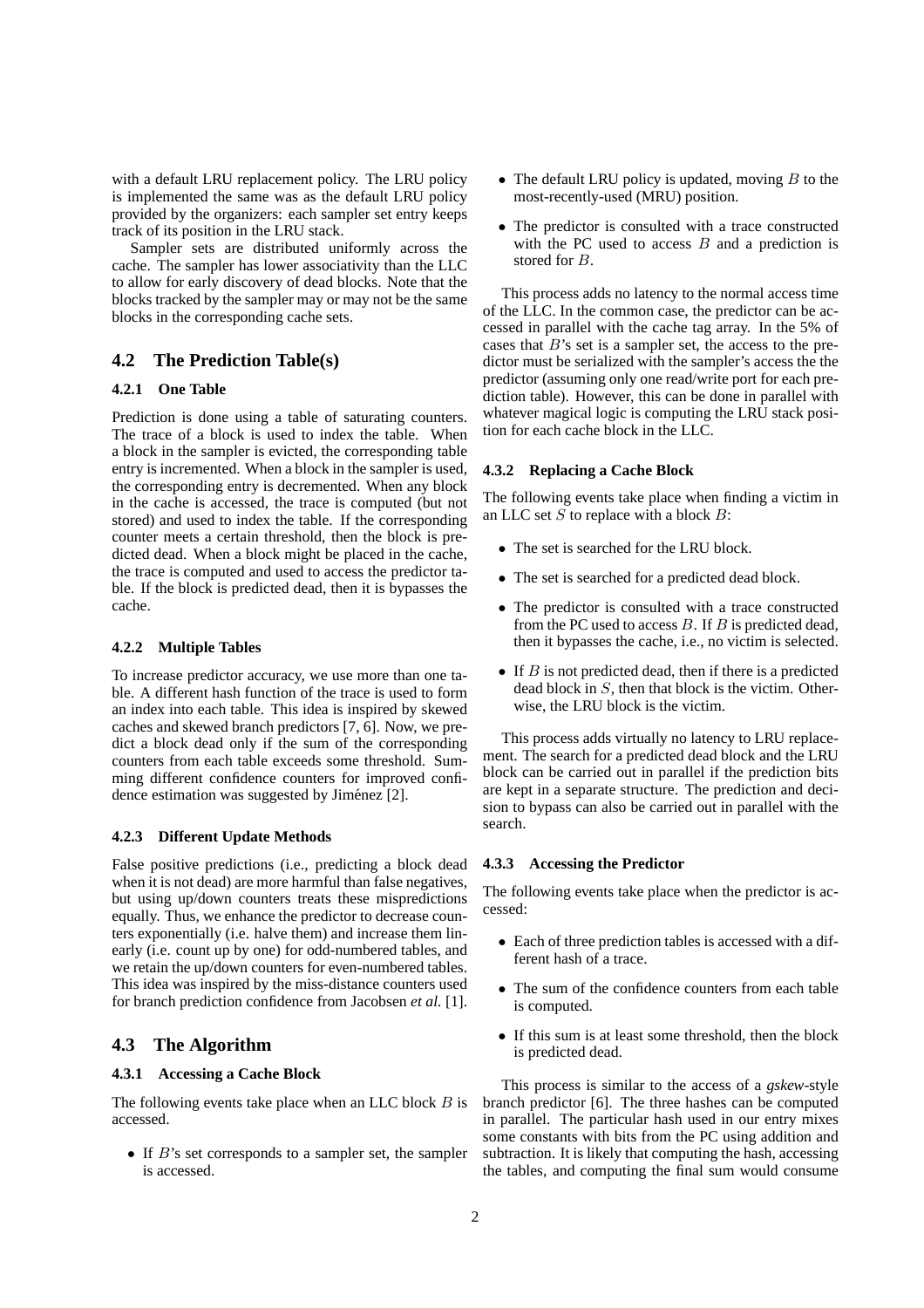| <b>Parameter Name</b>              | Parameter Value (single-core) | <b>Parameter Value (four-core)</b> |
|------------------------------------|-------------------------------|------------------------------------|
| Partial Tag Bits per Sampler Block | 16                            | 16                                 |
| Trace Bits per Sampler Block       | 16                            | 16                                 |
| <b>Bits per Saturating Counter</b> | 2                             |                                    |
| Counters per Table                 | 4.096                         | 16.384                             |
| Number of Prediction Tables        | 3                             | 3                                  |
| Sampler Associativity              | 12                            | 13                                 |
| Threshold                          | 8                             | 8                                  |
| Number of Sampler Sets             | 55                            | 200                                |

Table 1: Best Parameter Values for single and four core configurations.

| <b>Item</b>                         | Computation                       |                                   | <b>Number of Bits</b> |                  |
|-------------------------------------|-----------------------------------|-----------------------------------|-----------------------|------------------|
|                                     | <b>Single Core</b>                | <b>Four Core</b>                  | <b>Single Core</b>    | <b>Four Core</b> |
| LRU stack position bits for LLC     | $4 \times 1,024 \times 16$        | $4 \times 4,096 \times 16$        | 65,536                | 262, 144         |
| Prediction bits for cache blocks    | $1 \times 1,024 \times 16$        | $1 \times 4,096 \times 16$        | 16,384                | 65,536           |
| LRU stack position bits for sampler | $4 \times 55 \times 12$           | $4 \times 200 \times 13$          | 2,640                 | 10,400           |
| Partial tag bits for sampler        | $16 \times 55 \times 12$          | $16 \times 200 \times 13$         | 10,560                | 41,600           |
| Trace bits for sampler              | $16 \times 55 \times 12$          | $16 \times 200 \times 13$         | 10,560                | 41,600           |
| Prediction bits for sampler         | $1 \times 55 \times 12$           | $1 \times 200 \times 13$          | 660                   | 2,600            |
| Valid bits for sampler              | $1 \times 55 \times 12$           | $1 \times 200 \times 13$          | 660                   | 2,600            |
| Prediction tables bits              | $3 \times 2 \times 4,096$         | $3 \times 2 \times 16,384$        | 24,576                | 98, 304          |
| Total bits for our entry            |                                   |                                   | 131,576               | 524,784          |
| Total bits allowed by contest       | $1,024 \times 16 \times 8 + 1024$ | $4,096 \times 16 \times 8 + 1024$ | 132,096               | 525, 312         |
| Surplus bits                        |                                   |                                   | 520                   | 528              |

Table 2: Computation of storage for single and four core configurations.

about two or three clock cycles, which should quite comfortably meet the constraints of a last-level cache. Predictor access could be pipelined to provide one prediction per cycle, providing the tables can each be accessed in one cycle.

#### **4.3.4 Accessing the Sampler**

About 5% of accesses to the LLC cause the sampler to be accessed as well. The sampler is like a little cache with only meta-data. When the sampler is accessed for a set S and tag  $t$ , the following events take place:

- The sampler's tag array is searched for  $t$  in the sampler set corresponding to S.
- If there is a hit in the sampler, then the predictor is accessed using the last trace to access  $t$  and the saturating counters are decreased according to the method in Section 4.2.3.
- If there is a miss in the sampler, then a victim is chosen in the sampler for the placement of  $t$ . Victims are chosen in this order: invalid blocks, predicted dead blocks, LRU blocks. The predictor is accessed using the last trace to access the victim tag and the saturating counters are incremented. Tags never bypass the sampler.

• The sampler entry is filled with: 1) the tag  $t$ , 2) a trace for t using the current PC, 3) a prediction using that trace, and 4) a true valid bit.

This process involves the most sequential accesses. The sampler tag array is accessed to determine whether there is a hit, then the predictor is written, then the predictor is read, then the sampler entry is filled. This process could take a few cycles, but since the sampler is far smaller than the LLC's tag array, with smaller tags, less associativity, and far fewer sets, and the sampler is accessed on only 5% of LLC accesses, we believe this latency will be quite tolerable.

# **5 Choosing Parameters for the Contest**

We used the 29 SPEC CPU 2006 benchmarks and the simulation infrastructure provided by the conference organizers to choose the best parameters for our algorithm. Table 1 shows the values of these parameters.